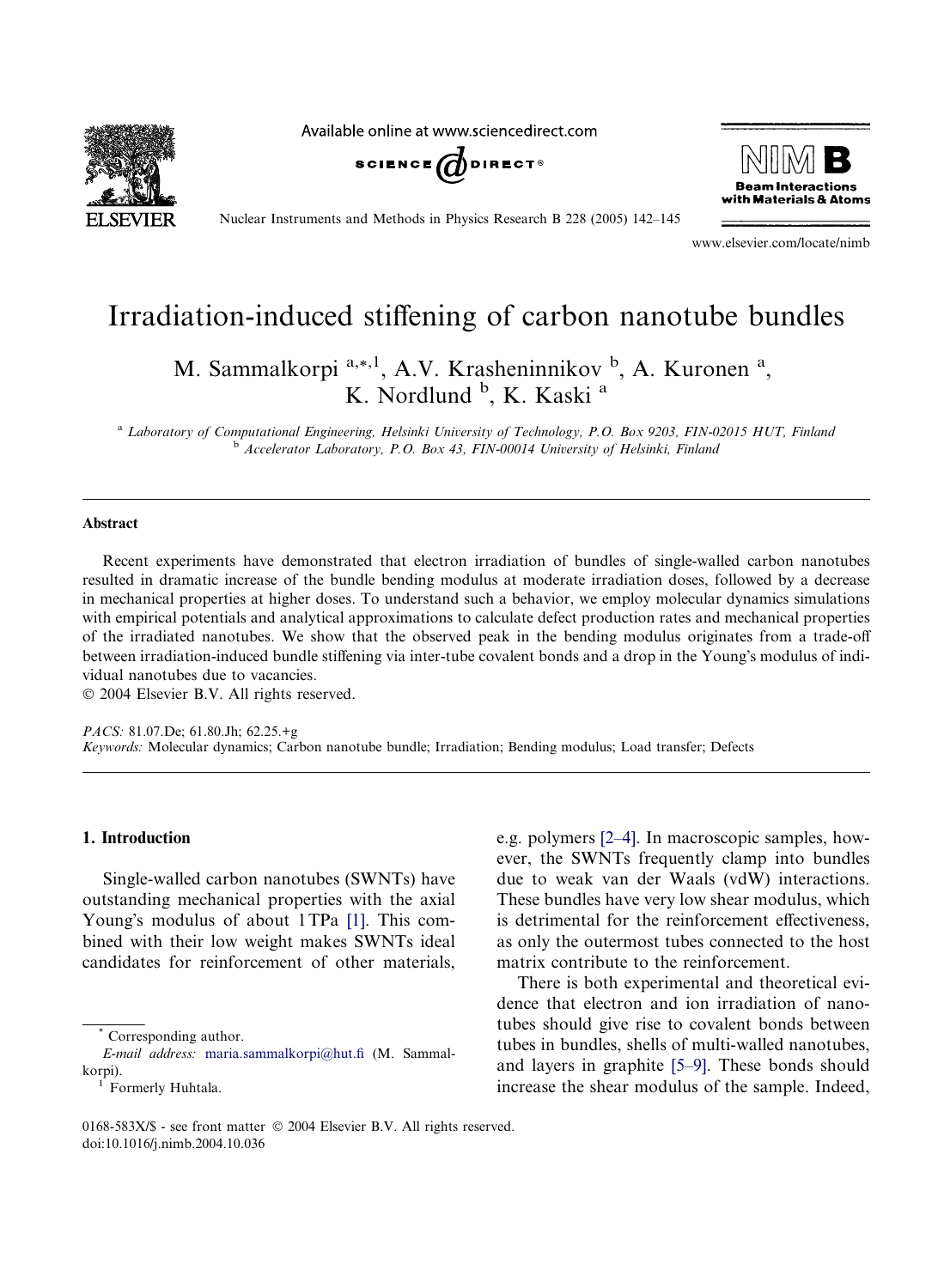<span id="page-1-0"></span>recent experiments [\[10\]](#page-3-0) have demonstrated that electron irradiation of SWNT bundles resulted in dramatic increase of the bundle bending modulus which can be associated with the Young's modulus of the whole bundle. However, the dependence of the modulus on the irradiation dose proved to be a nonlinear function: the modulus grew up at moderate irradiation doses, but decreased back at higher doses.

In order to understand such a behavior, we employ analytical approximations to estimate defect production rates and make use of molecular dynamics with empirical potentials to calculate the mechanical properties of irradiated nanotubes. We show that the observed peak in the bundle bending modulus originates from a trade-off between irradiation-induced bundle stiffening via inter-tube covalent bonds and a drop in axial Young's modulus of individual nanotubes due to vacancies.

## 2. Computational methods

In the computational approach of this study we employ molecular dynamics with the Brenner potential model [\[11\].](#page-3-0) In tube-tube shear simulations an extension involving long-range vdW interaction is used [\[12\].](#page-3-0) Berendsen temperature control method [\[13\]](#page-3-0) was employed to describe the energy exchange with the heat bath. Other details of simulations can be found in our other publications [\[14,15\].](#page-3-0)

## 3. Results

The stiffness of a SWNT bundle is characterized by the bending modulus  $Y_B$  of the bundle. Assuming that the bundle can be represented as a cylindrical macroscopic bar the modulus can be written as

$$
\frac{1}{Y_{\rm B}} = \frac{1}{Y} + \frac{10}{3} \frac{D^2}{L^2} \frac{1}{G},\tag{1}
$$

where  $Y$  is the Young's modulus of the SWNTs,  $G$ the shear modulus,  $D$  the bundle diameter and  $L$ the bundle length [\[10\].](#page-3-0)

Electron irradiation gives rise to formations of vacancies in the atomic network of nanotubes and interstitials inside and between the tubes. One can expect that due to 1D atomic structure of SWNTs vacancies should have a strong impact on the Young's modulus of individual tubes. On the other hand, the axial effects of interstitials should be small. Therefore we concentrate on the effects of vacancies on the Young's modulus.

The Young's modulus  $Y$  of a quasi-one-dimensional body with atomic-scale defects can be computed through

$$
Y_0/Y = 1 + n_{\text{def}}a_Y,\tag{2}
$$

where  $Y_0$  presents the intact body Young's modulus and  $n_{\text{def}} = N_{\text{def}}/L$  is the linear defect concentration [\[14\].](#page-3-0) [Fig. 1](#page-2-0) presents the simulations results for the Young's modulus of a single  $(5, 5)$  CNT with a varying vacancy concentration. The slope of the curve fitted to the points corresponds to  $a_y = 1.2$ Å in Eq. (2).

For small deformations, the shear modulus is defined  $G = \tau/\gamma$ , where  $\tau = F/A$  is the shear stress and  $\gamma = \Delta x / \Delta y$  is the shear strain. Here F is the axial force acting on area A and  $\Delta x$  and  $\Delta y$  define the shear angle. We compute the shear behavior of the bundle by applying a linearly in time increasing force  $F$  to the inner tube of a bundle consisting of seven tubes. Axial periodic boundary conditions are employed and the bundle length is  $L =$ 15.6 nm. The edge atoms in the surrounding tubes were fixed, and the force was applied on the edge atoms of the inner tube. Again, we consider the bundle as bulk medium and obtain an area  $A = 15.76$  nm<sup>2</sup> corresponding to the force *F*. [Fig.](#page-2-0) [1](#page-2-0) shows that  $G = a_G n_{\text{bonds}}$ , where  $a_G = 14.5 \text{ N/m}$ and  $n_{\text{bonds}}$  is the linear intertube bond density.

We then estimated the concentration of vacancies created by electron irradiation. The atomic displacement cross section of light elements, such as carbon, under electron irradiation can be obtained from an approximative formula [\[9\]](#page-3-0):

$$
\sigma = \frac{4Z^2 E_R^2}{m^2 c^4} \left(\frac{T_{\text{max}}}{T_{\text{thr}}}\right) \pi a_0^2 \left(\frac{1-\beta^2}{\beta^4}\right) \cdot \left(1 + 2\pi\alpha\beta \left(\frac{T_{\text{thr}}}{T_{\text{max}}}\right)^{1/2} - \frac{T_{\text{thr}}}{T_{\text{max}}} \left[1 + 2\pi\alpha\beta + (\beta^2 + \pi\alpha\beta)\ln\left(\frac{T_{\text{max}}}{T_{\text{thr}}}\right)\right]\right),\tag{3}
$$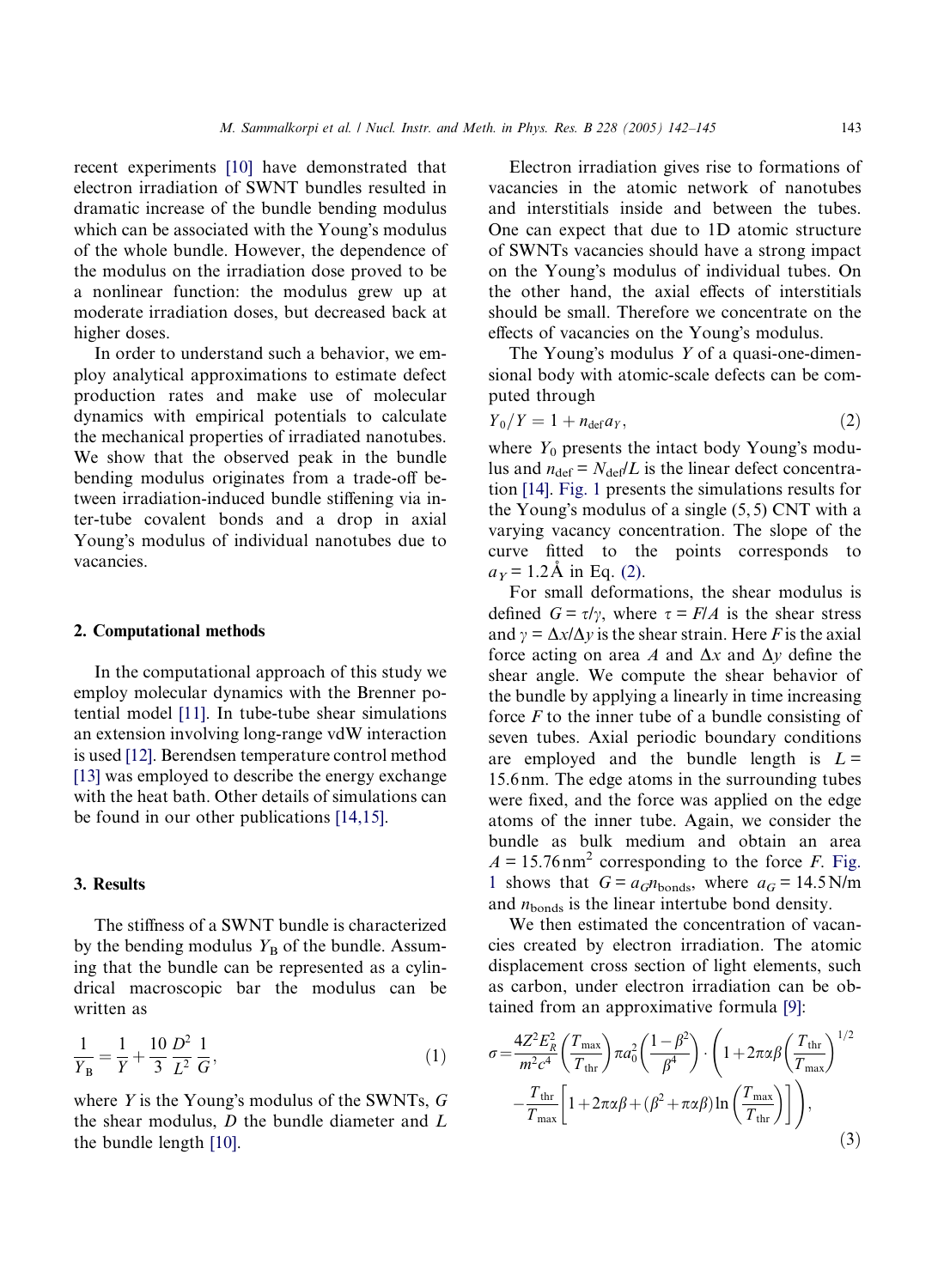<span id="page-2-0"></span>

Fig. 1. Left: Inverse of the Young's modulus as a function of vacancy density (slope  $a<sub>Y</sub> = 1.2$ Å). Right: Shear modulus as a function of inter-tube bond density (slope  $a_G = 14.5$  N/m). The inset shows a slice of the simulated 7-tube bundle with inter-tube bonds.

where  $T_{\text{max}}$  and  $T_{\text{thr}}$  are the maximum and threshold transferred energies,  $Z = 6$  is the atomic number of the displaced atom,  $E_R = 13.6 \text{ eV}$  refers to the Rydberg energy,  $a_0 = 5.3 \times 10^{-11}$  m is the Bohr radius of hydrogen,  $\beta = v/c$  and  $\alpha = Z/137$ . Based on the graphite value  $T_{\text{thr}} = 15-20 \text{ eV}$  [\[9\]](#page-3-0) we employ  $T_{\text{thr}} = 15 \text{ eV}$ . Assuming head-on collisions the maximum transferred energy

$$
T_{\text{max}} = \frac{2ME(E + 2mc^2)}{(m + M)^2 c^2 + 2ME},\tag{4}
$$

where  $M$  is the mass of the atom to be displaced and  $m$  and  $E$  are the mass and the energy of the incident particle. If the displaced atom is energetic enough, it can knock out more atoms in secondary collisions. For each primary displaced atom, the number secondary cascade atoms can be approximated from the formula

$$
N_{\rm c} = 1 + \ln(T_{\rm max}/2T_{\rm thr}).\tag{5}
$$

Assuming that the irradiation time and displacement rate are so small that practically no particles are displaced twice, the number and probability of displacements, i.e. vacancies, can be approximated

$$
N_{\text{vac}} = \sigma j t N_{\text{atoms}} (1 + N_{\text{c}}),
$$
  
\n
$$
p_{\text{vac}} \approx N_{\text{vac}} / N_{\text{atoms}} = \sigma j t (1 + N_{\text{c}}),
$$
\n(6)

where  $j$  is the current density of the incident beam, irradiation time is marked by t and  $N_{\text{atoms}}$  is the total number of particles.

The combined probability of having a vacancy and another in a neighboring tube close enough to form an intertube bond results in an estimate for the number of intertube bonds in each tube:

$$
N_{\text{bond}} = N_{\text{atoms}} M_{\text{sites}} (N_{\text{vac}} / N_{\text{atoms}})^2,\tag{7}
$$

where  $M<sub>sites</sub>$  is the number of potential vacancy sites for bond formation in a neighboring tube and  $N_{\text{atoms}}$  is the number of atoms in the tube. We use  $M_{\text{sites}} = 8$ . This value is obtained by assuming that the areas spanned by opposing dangling bonds should overlap on graphite layers and then taking into account that curvature reduces the number of potential sites.

The inverse of the bending modulus of the bundle (Eq. [\(1\)\)](#page-1-0) can be presented as a function of linear vacancy density  $n_{\text{vac}} = N_{\text{vac}}/L$  (Eq. (6)) and inter-tube covalent bond density  $n_{\text{bond}} =$  $N_{\text{bond}}/L$  (Eq. (7)):

$$
\frac{1}{Y_{\rm B}} = \frac{1 + a_{Y} n_{\rm vac}}{Y_0} + \frac{10}{3} \frac{D^2}{L^2} \frac{1}{a_G n_{\rm bond}}.
$$
 (8)

[Fig. 2](#page-3-0) shows the bending modulus calculated through Eq. (8) as a function of irradiation dose for various beam energies. A  $D^2/L^2 = 10^{-4}$  ratio has been used in computing the plot. Note that we consider the electron energies above the threshold for defect production. An increase in the bending modulus has also been reported for energies below the threshold [\[10\]](#page-3-0), but in this case the links